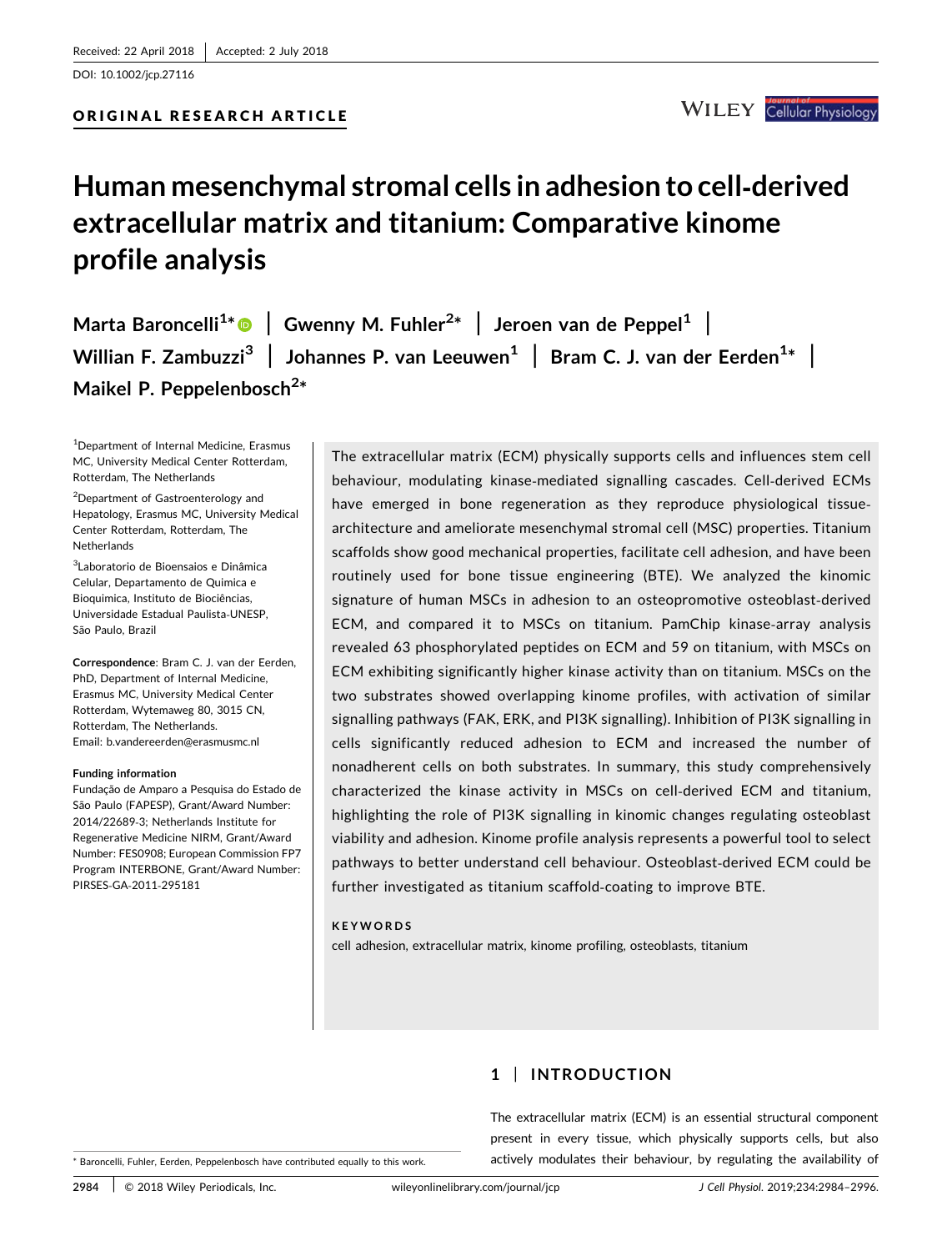bioactive molecules and by transducing mechanical signalling (Discher, Mooney, & Zandstra, 2009; Guilak et al., 2009; Hynes, 2009; Reilly & Engler, 2010). Bone matrix is composed of collagen and noncollagenous proteins to maintain bone flexibility, whereas its stiffness is achieved by hydroxyapatite crystals, which makes bone a peculiar type of connective tissue (Alford & Hankenson, 2006; Gentili & Cancedda, 2009). Because of its composition, bone ECM is essential for the structure and the strength of the bone and it also actively participates in bone formation and bone metabolism, by regulating mineralization and modulating growth factor availability (Alford & Hankenson, 2006; Bonewald & Dallas, 1994). The physical cues of bone ECM proteins are mechanosensed by bone cells via integrin‐mediated signalling, which converts the biomechanical properties of the ECM, eventually acting on cell adhesion, proliferation and differentiation (Grzesik & Robey, 1994; Hidalgo‐Bastida & Cartmell, 2010; Marie, Haÿ, & Saidak, 2014). The molecular details of the signalling pathways that mediate the relay of information from integrin engagement to altered cellular physiology remain, however, largely obscure.

In recent years, the interest in bone ECM for regenerative purposes has grown rapidly. Bone tissue engineering (BTE) applications have been proposed as bone graft substitutes in large bone defects when bone healing capacity is lost. BTE involves the combination of scaffolds (osteoconduction), osteogenic factors (osteoinduction), and autologous mesenchymal stromal cells (MSCs; osteogenesis) to mimic the native bone ECM structure and stimulate the osteogenic differentiation of local progenitors, driving new bone formation (Gemini‐Piperni, Takamori et al., 2014; Meijer, de Bruijn, Koole, & van Blitterswijk, 2007). Scaffolds serve as a structural template for osteogenesis, being biocompatible and osteoconductive (Bose, Roy, & Bandyopadhyay, 2012). Among the several scaffolds that can be used for BTE, titanium shows good mechanical properties and it can be tailored in porosity to suit cell adhesion. Although not bioresorbable, titanium scaffolds are already clinically used for orthopaedic and dental implants and in load‐bearing areas for their good mechanical properties (Holland & Mikos, 2006). As scaffolds do not reproduce the native structure of bone ECM, decellularized ECMs represent an alternative cell‐instructive microenvironment to guide endogenous repair (Badylak, Freytes, & Gilbert, 2009; Benders et al., 2013). In this context, cell‐secreted ECMs have also been proposed, as they are readily available and can be customized for the use as scaffold‐coating (Decaris, Binder, Soicher, Bhat, & Leach, 2012; Fitzpatrick & McDevitt, 2015; Hoshiba, Lu, Kawazoe, & Chen, 2010). We and others demonstrated that osteoblast-derived ECM stimulates MSC osteogenesis and promotes bone formation ( Baroncelli M., just accepted; Datta, Holtorf, Sikavitsas, Jansen, & Mikos, 2005; Mauney, Kaplan, & Volloch, 2004). Moreover, cell‐secreted ECMs have already been used to coat and modify titanium surfaces, showing that ECM influences gene expression and enhances osteogenic differentiation of MSCs (Datta, et al., 2005; Q. P. Pham, et al., 2008; M. T. Pham, Reuther, & Maitz, 2003). In this context, the aim of this study was to compare the naturally secreted devitalized ECM to titanium and investigate how they differentially regulate cell adhesion.

BARONCELLI ET AL. | 2985

Kinase activity lies at the core of cell signal transduction, as activation of specific kinases mediates the induction of signalling cascades resulting into cellular processes such as cell metabolism, differentiation, and cytoskeletal rearrangements during cell adhesion (Peppelenbosch, Frijns, & Fuhler, 2016; Robertson, et al., 2015; Zaidel‐Bar & Geiger, 2010; Zambuzzi, Coelho, Alves, & Granjeiro, 2011). Integrin‐mediated activation of kinase signalling cascades such as FAK and Src family kinase converts mechanical forces into biochemical signals and results in the efficient adhesion of the cell to the surface. At the same time, deregulation of kinase-mediated signalling pathways leads to pathological states, emphasizing that studying kinase activity is crucial to understand biological functions.

The aim of our study was to assess specific kinomic changes upon MSC adhesion to cell-derived ECM and titanium surfaces, by using tyrosine‐kinase PamChip® array which to the best of our knowledge has not been used before to investigate cell adhesion of human MSCs.

## 2 | MATERIALS AND METHODS

## 2.1 | Cell culture and ECM preparations

Human bone marrow‐derived MSCs were used to prepare the osteopromotive devitalized ECM as previously described (Baroncelli et al., 2017). Briefly, MSCs (5,128 viable cells/cm<sup>2</sup>; PT-2501; Lonza, Walkersville, MD) from a single donor at passage seven were cultured in growth medium for 2 days (α‐Mem phenol‐red free [Gibco, Paisley, UK], 10% foetal bovine serum), and osteogenically differentiated for 11 days (culture medium supplemented with 100 nM of dexamethasone and 10 mM of β glycerophosphate [Sigma‐Aldrich, St. Louis, MO] to induce the deposition of the ECM. MSCs were devitalized by freeze–thaw cycles, DNAse treatment (10 U/ml; Sigma‐Aldrich), extensive washings with phosphate buffer saline (PBS; Gibco), and sterile air drying. Devitalized ECMs were stored at −20°C until further use.

## 2.2 | Tyrosine-kinase activity profiling using PamChip peptide microarray

To check the effect of the devitalized ECM and titanium on MSC behaviour, MSCs (28,300 viable cells/cm<sup>2</sup>) were cultured on these surfaces in growth medium. After 4 hr, cells were scraped in M‐PER mammalian protein extraction buffer (ThermoFisher Scientific, Rockford, IL) containing halt phosphatase and protease inhibitors (ThermoFisher Scientific), allowed to lyse at 4°C for 10 min and lysates were cleared by centrifugation at 14,000g for 10 min. Supernatants were stored at −80°C until use. Cell lysates (5 μg protein for all samples) were loaded on a PamChip tyrosine‐kinase microarray (PamGene International BV, 's‐Hertogenbosch, The Netherlands). PamChip® is a high‐throughput and cost‐effective peptide array that allows the study of kinome profile changes without a priori assumptions (Peppelenbosch, 2012). In the PamChip platform, cell lysates are continuously pumped past 144 consensus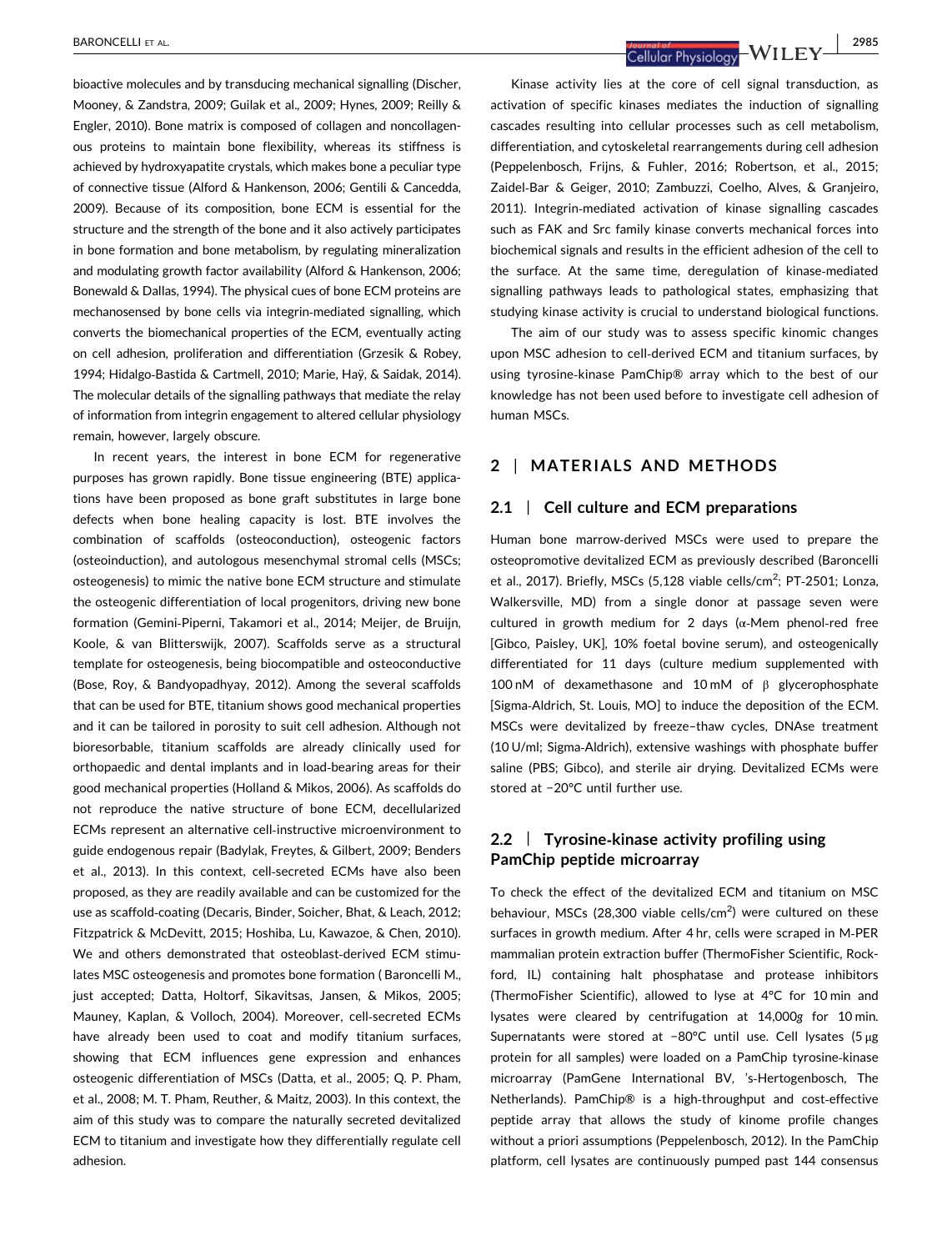peptide‐sequences spotted on a three‐dimensional porous microarray, and the phosphorylation of their specific target substrates by

kinases present in the whole cell lysate is fluorescently detected, describing the entire tyrosine‐kinase activity profile within a single experiment (Diks et al., 2004; Lemeer et al., 2007; Sikkema et al., 2009). Phosphorylation of the 144 kinase substrates on the array was detected by using FITC‐labelled secondary antibody. After array washing, images were taken every 5 min to create real-time kinetics data. Signal intensities of the three technical replicates for each substrate were quantified using Bionavigator software (version 6.1.42.1; PamGene International BV). A complete list of phosphopeptides on PamChip is depicted in Supporting Information Table 1. The internal positive control peptide ART\_003\_EAI(pY)AAPFAKKKXC was not considered for further analysis. Kinase reactions start at  $t = 640$  s. Subsequently, kinase reactions for different peptides show markedly different kinetics. Most peptides act according to classical biochemical theory, with the derivative of the initial reaction speed approximating maximal velocity  $(V_{\text{max}})$  for phosphorylation of this peptides. For data analysis of these peptides  $V_{\text{max}}$  was established by calculating the tangent of apparent peptide phosphorylation between 640 and 1,040 s and were classified as early  $V_{\text{max}}$  peptides (Supporting Information Figure 1a). Phosphorylation of other peptides showed considerable lag time, followed by a quick rise in speed of phosphorylation and subsequent decay according to conventional biochemical theory, yielding sigmoid curves of substrate phosphorylation when plotted against the time domain. For peptides which upon visual inspection displayed such a Maxwell–Boltzmann‐ like activation kinetics,  $V_{\text{max}}$  was calculated by determining the tangent of substrate phosphorylation between 1,040 and 1,440 s and were classified as mid  $V_{\text{max}}$  (Supporting Information Figure 1b). Finally, a group of peptides displayed very slow initial activation followed by a rapid increase in reaction velocity toward the end of the experiment. These peptides were identified by inspection of the visual aspect of the curve and classified as late  $V_{\text{max}}$ , whereas  $V_{\text{max}}$ was calculated by using the tangent of apparent substrate phosphorylation between 1,440 and 1,840s (Supporting Information Figure 1c). A detailed flowchart of kinome profile analysis is presented in Supporting Information Figure 1d.  $V_{\text{max}}$  values below zero were artificially set to zero. Only  $V_{\text{max}}$  values with average above zero were considered for further analysis. Markov state analysis was performed to determine "on" and "off" calls of peptide phosphorylation on ECM and titanium (Alves et al., 2015). In detail, for each substrate the 143 peptides were ranked for  $V_{\text{max}}$  intensity, and a linear trend line was set for the lowest 60 peptides considered as background. Peptides whose average phosphorylation minus 1.95 times the standard deviation being higher than the background signal were considered as Markov‐positive "on" calls and further analyzed (Supporting Information Figure 2a,b).

## 2.3 | Kinome array analysis

Protein and gene annotations of the kinase substrates on PamChip were searched through Uniprot Knowledgebase [\(www.uniprot.org](http://www.uniprot.org)). edge Base as background. Gene IDs of the parent proteins of Markov‐positive peptides on ECM and titanium were used in IPA. As the peptide ART\_004\_EAIYAAPFAKKKXC is phosphorylated by ABL1 kinase if artificial (Kua et al., 2012) as in our case, ABL1 was

were considered together. The Canonical Pathway analysis tool was used for IPA analysis. Intracellular signalling pathways not restricted to a specific cellular type were selected and used to generate the heat map using R, together with the relative Gene IDs of the phosphorylated kinase substrates. Because specific kinases activate signalling cascades, the kinase substrates that were phosphorylated in cells on ECM and on titanium were further fitted into signalling pathways and cell‐related functions

as previously described (Sikkema et al., 2009) to confirm IPA analysis.

representing different phosphorylation sites of the same protein

#### 2.4 | Immunoblot analysis

Some of the activated kinases revealed by PamChip array were validated by western blot analysis as described (with modifications; Fuhler et al., 2009; Queiroz et al., 2012). Briefly, cell lysates (40 µg) were prepared as for kinome profile analysis, mixed with 2× Laemmli buffer, separated by sodium dodecyl sulfate‐polyacrylamide gel electrophoresis, transferred onto nitrocellulose membrane (Immobilon FL membrane; Merck KGaA, Darmstadt, Germany) and nonspecifically blocked with Odyssey buffer (LI-COR Biosciences, Lincoln, NE). Membranes were incubated overnight with primary antibodies against pFAK (Y925; rabbit polyclonal; Signalway Antibody, College Park, MD), pERK, pPKB, pEGFR, and pSMAD1/5/8 (Cell Signaling Technology, Beverly, MA) and β‐actin loading control (mouse monoclonal; Clone sc‐47778; Santa Cruz Biotechnology, Dallas, TX). All antibodies were used 1:1,000. Membranes were probed with secondary antibody conjugated with goat-anti-mouse-Alexa Fluor 680 and goat‐anti‐rabbit IRDye 800CW at 1:5,000 (LI‐ COR Biosciences). Odyssey infra‐red imaging (LI‐COR Biosciences) was used to detect proteins. Quantification was performed using Odyssey 3.0 software.

## 2.5 | Cell viability analysis

To assess the effect of PI3K signalling inhibition on cell viability, PI3K signalling was inhibited by Wortmannin or LY294002 (Okada, Sakuma, Fukui, Hazeki, & Ui, 1994). MSCs were cultured on ECM for 4 hr in growth culture medium in the presence of 10 μM of Wortmannin (in dimethyl sulfoxide [DMSO]; Sigma), 10 μM of LY294002 (in DMSO; Cayman Chemical, Ann Arbor, MI) or vehicle control. After 4 hr, MSCs were gently rinsed with PBS and both floating and adherent cells were collected in Laemmli buffer.

To confirm that Wortmannin and LY294002 effectively inhibited PI3K signalling, cell lysates treated with and without PI3K inhibitors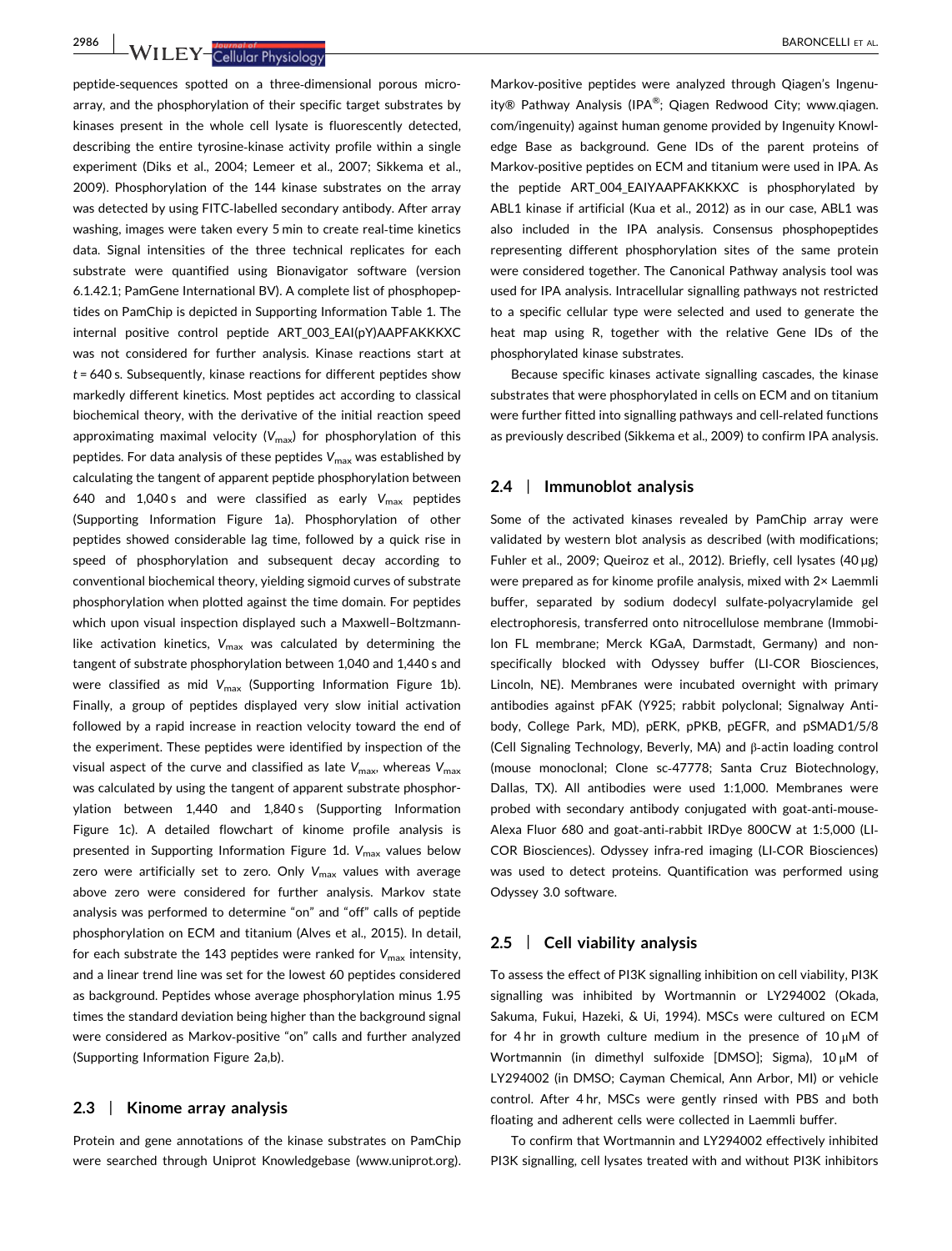were probed for the presence of pPKB and pERK (p42/44) by immunoblot analysis.

To investigate if the PI3K inhibitors affected cell viability, the presence of poly‐ADP‐ribose polymerase (PARP) and caspase 3 and its relative cleaved forms were detected by western blot analysis (antibodies from Cell Signaling Technology; Somasundaram et al., 2013).

## 2.6 | Cell adhesion analysis

To check the effect of PI3K signalling inhibition on cell adhesion, MSCs were cultured in osteogenic conditions on cell‐derived ECM, in the presence of increasing concentrations of Wortmannin and LY294002 (0.1, 1, and  $10 \mu$ M in DMSO for both). MSCs in adhesion to titanium with and without the highest concentration of Wortmannin and LY294002 (10 μM in DMSO) were used for the same purpose. MSCs with vehicle were considered as control (1/200 vol/vol). After 4 hr, both floating cells and cells adhering to the substrates were collected and the fraction of adhering cells was quantified by Flow Cytometry (Accuri C6 Flow Cytometer; BD Biosciences, San Jose, CA), using counting beads (Liquid Counting Beads, BD Biosciences).

## 2.7 | Statistical analysis

Area under curve (AUC) of the kinetic reaction was calculated for each Markov‐positive peptide, and nonparametric Wilcoxon matched‐pairs signed rank test used to calculate significance.

Functional attachment data were representative of three independent experiments, with one or two technical replicates per each experiment, and all values were displayed as average ± standard deviation of biological replicates otherwise indicated elsewhere. One‐way analysis of variance, followed by Bonferroni post hoc test was used to calculate significance, unless otherwise indicated.

## 3 | RESULTS

## 3.1 | PamChip array showed similar tyrosine‐kinase activity profiles of MSCs on ECM and on titanium

To investigate how surfaces influence cell behaviour, we cultured MSCs for 4 hr on either an osteopromotive osteoblast‐derived ECM or on titanium and analyzed the kinome profiles by a high‐throughput tyrosine-kinase PamChip microarray system. Maximal velocity  $(V_{\text{max}})$ as the slope of phosphorylation kinetics was used as measure of peptide phosphorylation and depending on the kinetic behaviour observed, peptides were categorized as either early  $V_{\text{max}}$ , mid  $V_{\text{max}}$ , or late  $V_{\text{max}}$  (see Supporting Information Figure 1a-c for examples). Following Markov state analysis, lysates obtained from MSCs cultured on ECM yielded significant phosphorylation of 43 early  $V_{\text{max}}$  peptides, 16 mid  $V_{\text{max}}$  peptides, and 4 late  $V_{\text{max}}$  peptides (Figure 1a, Supporting Information Figure 2a). Thus, a total of 63 "on



FIGURE 1 Kinome profiling of MSCs cultured on cell-derived ECM and on titanium. (a) A total of 63 peptides on PamChip were phosphorylated by kinases in MSCs on ECM over time: 43 as early peptides, 16 as mid peptides, and 4 as late peptides. Only Markov-positive peptides are considered. (b) A total of 59 peptides were phosphorylated on titanium over time: 37 peptides were detected since early stages, 10 were phosphorylated at mid stages, and 12 at late stages. Only Markov‐positive peptides are considered. (c) Venn diagram showing the number of peptides phosphorylated on both ECM and titanium (55), uniquely phosphorylated on ECM (8), and uniquely phosphorylated on titanium (4). Unique peptides are indicated in the tables. ECM: extracellular matrix; MSC: mesenchymal stromal cell

calls" were detected over time on ECM and considered for further analysis (Figure 1a; complete list in Table 1).

On titanium, 37 peptides were phosphorylated with maximum reaction speed early in the analysis, with an additional 10 at mid stage and 12 at later stages (Supporting Information Figure 2b), yielding a total of 59 Markov‐positive peptides phosphorylated on titanium over time (Figure 1b; complete list in Table 1). Scatter plots show the correlation of peptides at early, mid, and late stage in MSCs on ECM and on titanium are shown in Supporting Information Figure 2c,d. On both surfaces, the correlation is stronger between mid and late peptides.

Figure 1c shows the number of phosphorylated peptides on ECM and on titanium. Despite a similar number of peptides being phosphorylated on the two substrates, cultures on ECM induced a significantly higher overall phosphorylation compared to titanium (AUC of  $34.1 \pm 7.6$  vs.  $27.6 \pm 6.5$ ,  $P < 0.0001$ , data not shown). Several of the peptides that were significantly phosphorylated early in MSCs cultured on ECM, only achieved significant phosphorylation at later time points when cells were cultured on titanium, suggesting lower levels of active kinase present in these latter lysates. Comparing the kinase activity profiles, most of the phosphorylated peptides (55) were shared between the two substrates, highlighting a substantial overlap between the kinome profiles of MSCs in ECM and titanium, whereas eight kinase substrates were exclusively phosphorylated on the cell-derived ECM and four on titanium (Figure 1c).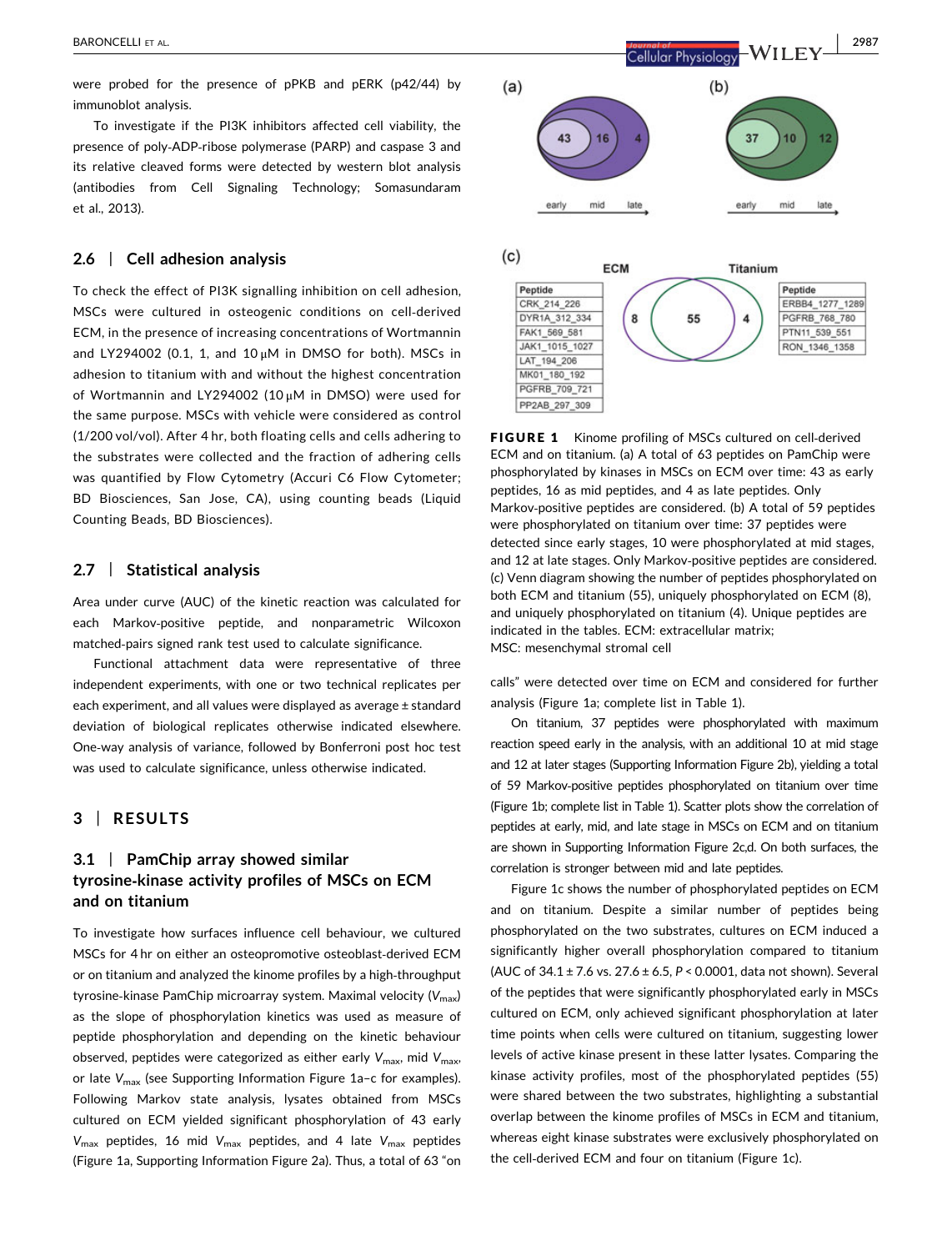| TABLE 1            | List of 63 peptides phosphorylated on ECM and 59 ph |             | osphopeptides on titanium at early, mid, and late stage |             |
|--------------------|-----------------------------------------------------|-------------|---------------------------------------------------------|-------------|
| Peptide #          | ECM                                                 |             | Titanium                                                |             |
|                    | Early                                               | Late<br>ΣÎΝ | Early                                                   | Late<br>Nid |
| $\overline{ }$     | ART_004_EAIYAAPFAKKKXC                              |             | ART_004_EAIYAAPFAKKKXC                                  |             |
| $\mathbf 2$        | CD79A_181_193                                       |             | CD79A_181_193                                           |             |
| S                  | CDK2_8_20                                           |             | CDK2_8_20                                               |             |
| 4                  | CDK7_157_169                                        |             | CDK7_157_169                                            |             |
| 5                  | DCX_109_121                                         |             | DCX_109_121                                             |             |
| $\mathbf{\hat{o}}$ | EFS_246_258                                         |             | EFS_246_258                                             |             |
| $\overline{ }$     | ENOG_37_49                                          |             | ENOG_37_49                                              |             |
| $\infty$           | EPHA1_774_786                                       |             | EPHA1_774_786                                           |             |
| $\sim$             | EPHA2_765_777                                       |             | EPHA2_765_777                                           |             |
| $\overline{c}$     | EPHB1_921_933                                       |             | EPHB1_921_933                                           |             |
| $\overline{11}$    | FER_707_719                                         |             | FER_707_719                                             |             |
| $12$               | FES_706_718                                         |             | FES_706_718                                             |             |
| $13$               | FRK_380_392                                         |             | FRK_380_392                                             |             |
| 14                 | K2C6B_53_65                                         |             | K2C6B_53_65                                             |             |
| 15                 | MBP_198_210                                         |             | MBP_198_210                                             |             |
| $\overline{16}$    | MK10_216_228                                        |             | MK10_216_228                                            |             |
| $\overline{17}$    | NCF1_313_325                                        |             | NCF1_313_325                                            |             |
| $18$               | NTRK2_696_708                                       |             | NTRK2_696_708                                           |             |
| $^{9}$             | P85A_600_612                                        |             | P85A_600_612                                            |             |
| 20                 | PAXI_111_123                                        |             | PAXI_111_123                                            |             |
| 21                 | PAXI_24_36                                          |             | PAXI_24_36                                              |             |
| 22                 | PDPK1_2_14                                          |             | PDPK1_2_14                                              |             |
| 23                 | PECA1_706_718                                       |             | PECA1_706_718                                           |             |
| 24                 | PGFRB_572_584                                       |             | PGFRB_572_584                                           |             |
| 25                 | PLCG1_764_776                                       |             | PLCG1_764_776                                           |             |
| 26                 | RAF1_332_344                                        |             | RAF1_332_344                                            |             |
| 27                 | RB_804_816                                          |             | RB_804_816                                              |             |
| 28                 | RET_1022_1034                                       |             | RET_1022_1034                                           |             |
| 29                 | SRC8_CHICK_476_488                                  |             | SRC8_CHICK_476_488                                      |             |
| 30                 | SRC8_CHICK_492_504                                  |             | SRC8_CHICK_492_504                                      |             |
|                    |                                                     |             |                                                         | (Continues) |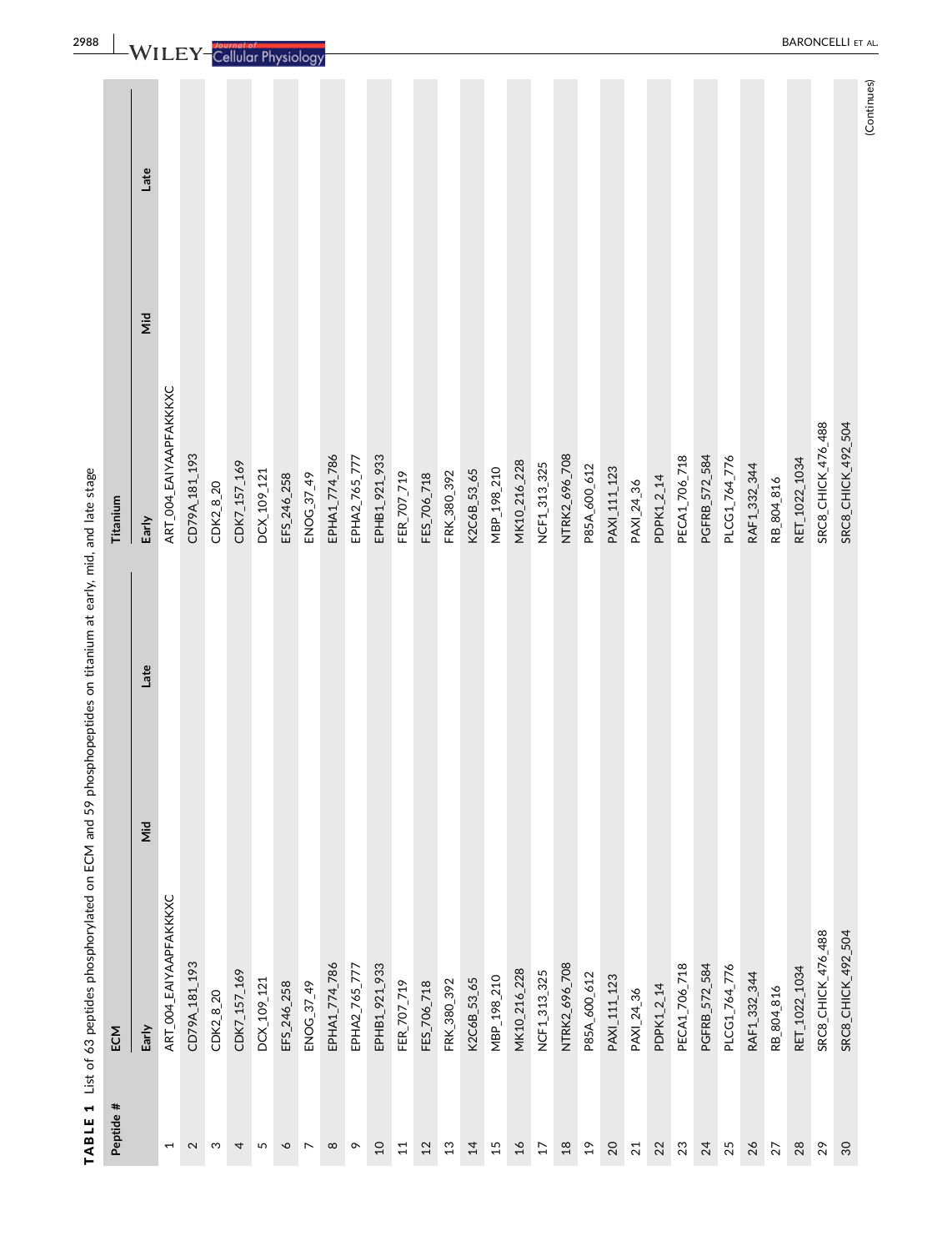| Peptide #       | ECM             |                   |               | Titanium       |               |                 |
|-----------------|-----------------|-------------------|---------------|----------------|---------------|-----------------|
|                 | Early           | Nid               | Late          | Early          | Nid           | Late            |
| $\overline{3}1$ | TYRO3_679_691   |                   |               | TYRO3_679_691  |               |                 |
| 32              | VGFR2_944_956   |                   |               | VGFR2_944_956  |               |                 |
| $33\,$          | VGFR2_989_1001  |                   |               | VGFR2_989_1001 |               |                 |
| 34              | 41_654_666      |                   |               |                | 41_654_666    |                 |
| 35              | EPHA7_607_619   |                   |               |                | EPHA7_607_619 |                 |
| 36              | JAK2_563_577    |                   |               |                | JAK2_563_577  |                 |
| 37              | LAT_249_261     |                   |               |                | LAT_249_261   |                 |
| 38              | PDPK1_369_381   |                   |               |                | PDPK1_369_381 |                 |
| $39\,$          | VGFR1_1326_1338 |                   |               |                |               | VGFR1_1326_1338 |
| $\overline{a}$  | DYR1A_312_324   |                   |               |                |               |                 |
| $\overline{4}$  | MK01_180_192    |                   |               |                |               |                 |
| 42              | PGFRB_709_721   |                   |               |                |               |                 |
| 43              | PP2AB_297_309   |                   |               |                |               |                 |
| $\frac{4}{4}$   |                 | FAK2_572_584      |               | FAK2_572_584   |               |                 |
| 45              |                 | PRRX2_202_214     |               | PRRX2_202_214  |               |                 |
| 46              |                 | RASA1_453_465     |               | RASA1_453_465  |               |                 |
| 47              |                 | 71_783<br>EPHB1_7 |               |                | EPHB1_771_783 |                 |
| 48              |                 | LCK_387_399       |               |                | LCK_387_399   |                 |
| $\frac{4}{9}$   |                 | MET_1227_1239     |               |                | MET_1227_1239 |                 |
| 50              |                 | ANXA1_14_26       |               |                |               | ANXA1_14_26     |
| 51              |                 | EGFR_1165_1177    |               |                |               | EGFR_1165_1177  |
| 52              |                 | EPOR_361_373      |               |                |               | EPOR_361_373    |
| 53              |                 | EPOR_419_431      |               |                |               | EPOR_419_431    |
| 54              |                 | PGFRB_1002_1014   |               |                |               | PGFRB_1002_1014 |
| 55              |                 | PGFRB_1014_1028   |               |                |               | PGFRB_1014_1028 |
| 56              |                 | PGFRB_771_783     |               |                |               | PGFRB_771_783   |
| 57              |                 | ZAP70_485_497     |               |                |               | ZAP70_485_497   |
| 58              |                 | FAK1_569_581      |               |                |               |                 |
| 59              |                 | LAT_194_206       |               |                |               |                 |
| 60              |                 |                   | TEC_512_524   |                | TEC_512_524   |                 |
| 61              |                 |                   | FGFR3_753_765 |                |               | FGFR3_753_765   |
|                 |                 |                   |               |                |               | (Continues)     |

TABLE 1 (Continued)

TABLE 1 (Continued)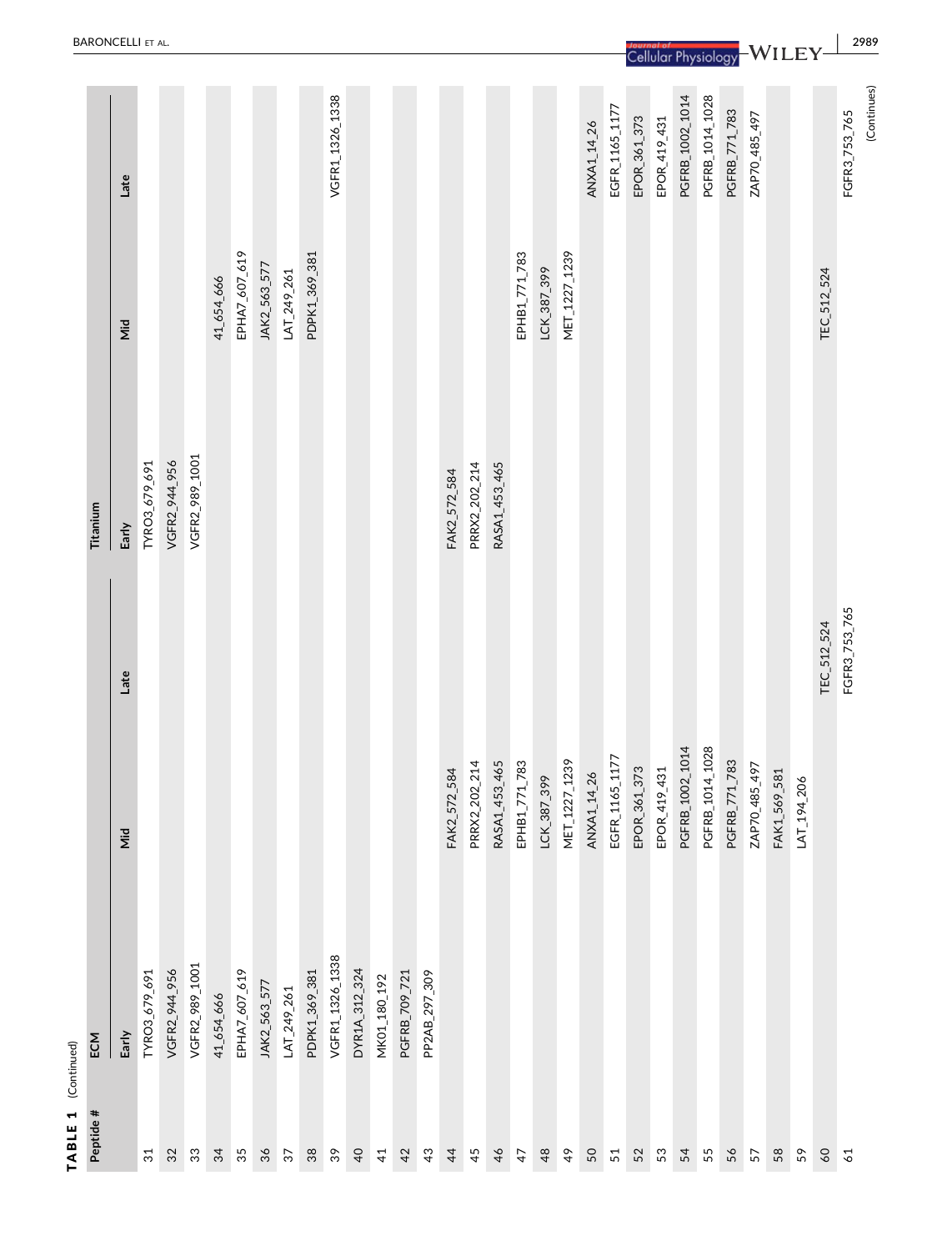# TABLE 1 (Continued) TABLE 1 (Continued)

| Peptide #                  | ECM                                                                                                                                                    |    |                | Titanium      |               |                 |
|----------------------------|--------------------------------------------------------------------------------------------------------------------------------------------------------|----|----------------|---------------|---------------|-----------------|
|                            | Early                                                                                                                                                  | ιã | Late           | Early         | id<br>Nid     | Late            |
| 62                         |                                                                                                                                                        |    | CRK_214_226    |               |               |                 |
| \$                         |                                                                                                                                                        |    | JAK1_1015_1027 |               |               |                 |
| 64                         |                                                                                                                                                        |    |                | PTN11_539_551 |               |                 |
| 65                         |                                                                                                                                                        |    |                |               | RON_1346_1358 |                 |
| $\delta$                   |                                                                                                                                                        |    |                |               |               | ERBB4_1277_1289 |
| 67                         |                                                                                                                                                        |    |                |               |               | PGFRB_768_780   |
| ECM: extracellular matrix. | Note. Peptides are in alphabetical order; numbers indicate the position of the first and last amino acid of the peptide in the complete human protein. |    |                |               |               |                 |

2990

#### $3.2$ | PamChip array revealed activation of PI3K/AKT signalling pathway

We analyzed the identified activated kinase ‐mediated signalling cascades by IPA, to unravel meaningful signalling changes upon cell adhesion. The 63 kinase substrates phosphorylated on ECM and the 59 on titanium were involved in many signalling pathways (complete list in Supporting Information Table 2 for ECM and Supporting Information Table 3 for titanium). We further focused on intracellular signallings, not specific for a selected cell type, resulting in a total of 30 parent gene IDs of the Markov ‐positive peptides on ECM and on titanium, involved in 35 selected intracellular signalling pathways, as shown in the heat map in Figure 2. For ECM, the most induced kinases (11) were involved in phosphatase and tensin homologue (PTEN) signalling ( $p = 5.01 \times 10^{-15}$ ), but also Tec kinase signalling  $(p = 3.16 \times 10^{-13})$ . Signalling cascades activated upon integrin activation such as FAK, PAK, Paxillin, and ILK signalling pathways were also activated  $(p = 3.98 \times 10^{-14}, 2.51 \times 10^{-12}, 3.09 \times 10^{-10}, 2.39 \times 10^{-8},$ respectively). Of the activated kinases, 10 are identified in IPA as regulating ERK/MAPK signalling, and seven modulate PI3K/AKT signalling ( $p = 5.01 \times 10^{-11}$  and  $2.08 \times 10^{-8}$ , respectively). Moreover, Mitogen ‐activated protein kinase 1 (MAPK1; peptide MK01\_180\_192), phosphorylated only on ECM, was involved in most of the signalling pathways, together with phosphatidylinositol 3 ‐ kinase regulatory subunit α (PI3KR1; peptide P85A\_600\_612) and fibroblast growth factor receptor 3 (FGFR3; peptide FGFR3\_753\_765). These last kinase substrates were phosphorylated also on titanium, together with tyrosine ‐protein phosphatase nonreceptor type 11 (PTPN11; peptide PTN11 539 551), which was uniquely phosphorylated in MSCs on titanium and involved in most of the activated signalling pathways (Figure 2). Most of the kinases activated on titanium were involved in nuclear factor κ-light-chainenhancer of activated B cells (NF- $\kappa$ B) signalling ( $p = 2.51 \times 10^{-13}$ ), Tec kinase signalling ( $p = 5.01 \times 10^{-12}$ ), and PTEN signalling  $(p = 6.30 \times 10^{-12})$ . PAK, FAK, Paxillin, and ILK signalling pathways were activated on titanium as on the ECM  $(p = 7.94 \times 10^{-11})$ 6.30  $\times$  10<sup>-11</sup>, 2.29  $\times$  10<sup>-17</sup>, and 5.75  $\times$  10<sup>-6</sup>, respectively), as well as ERK/MAPK ( $p = 3.46 \times 10^{-7}$ ) and PI3K/AKT ( $p = 1.91 \times 10^{-4}$ ), confirming the overlap between these substrates.

IPA analysis revealed that the activated kinases were involved in multiple signalling cascades. In addition, we used the results of the peptide array to fit each kinase that phosphorylates a selected peptide into one specific signalling pathway, as previously done (Sikkema et al., 2009), in a more biased approach but more osteoblast ‐oriented (complete list in Supporting Information Table 4). This approach confirmed the IPA analysis, as of the 63 kinase substrates phosphorylated on ECM, four induced the activation of FAK signalling and a total of 11 phosphopeptides were involved in cytoskeletal functions (Supporting Information Figure 3a,b; Supporting Information Table 5). Three peptides were clustered in MAPK signalling and three in PI3K signalling, illustrating that different approaches in kinase clustering lead to similar conclusions. Similar findings were found by clustering the 59 kinase substrates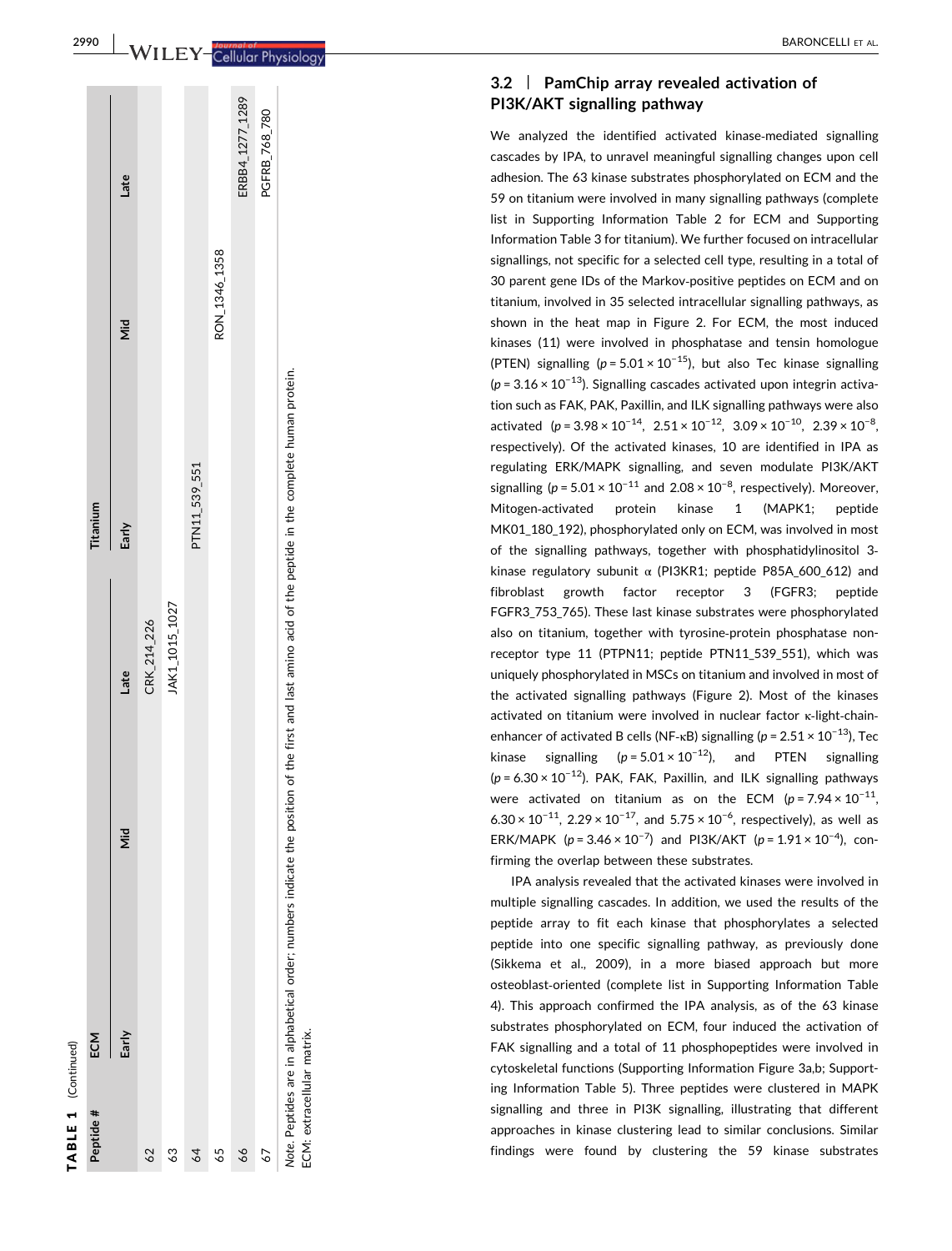FIGURE 2 Comparative kinomes of MSCs on ECM and titanium. Heat map of the 30 gene IDs of the parent proteins of Markov‐positive phosphopeptides on ECM and titanium (bottom) involved in 35 selected intracellular signalling pathways (right) in IPA. Parent proteins of the Markov‐positive peptides are indicated as gene IDs (bottom). Green: activated in both substrates; red: uniquely activated in ECM; blue: uniquely activated on titanium; grey: none. Colour scale bar represents log (p value) of enrichment. Black arrows indicate signalling pathways highlighted in the text. ECM: extracellular matrix; IPA: Ingenuity® pathway analysis; MSC: mesenchymal stromal cell

phosphorylated on titanium (Supporting Information Table 6). Phosphorylation of four peptides induce the activation of FAK signalling. Moreover, MAPK (two peptides) and PI3K (three peptides) signalling were activated also in cells in adhesion to titanium (Supporting Information Figure 3c,d).

The activation of some signalling pathways on ECM and on titanium revealed by PamChip array was validated by immunoblot analysis, both in technical and biological replicates of cell lysates (Figure 3a). Overall and in line with the PamChip analyses, ECM tend to induce a higher kinase activity compared with titanium, as

signalling pathways such as FAK, ERK/MAPK, and PI3K/AKT pathways were more active in cells on ECM than on titanium, as shown in Figure 3b–d by the quantification of the induced kinase relative to the loading control in technical and biological replicates. This highlights the importance of the peptide array as high-throughput screening technique to select candidate pathways.

Quantification of kinase substrate phosphorylation in the peptide array (Supporting Information Figure 4a–c) followed the same trend as the quantification of the putative kinases of each signalling pathway by western blot (Figure 3b–d). The activation of signalling





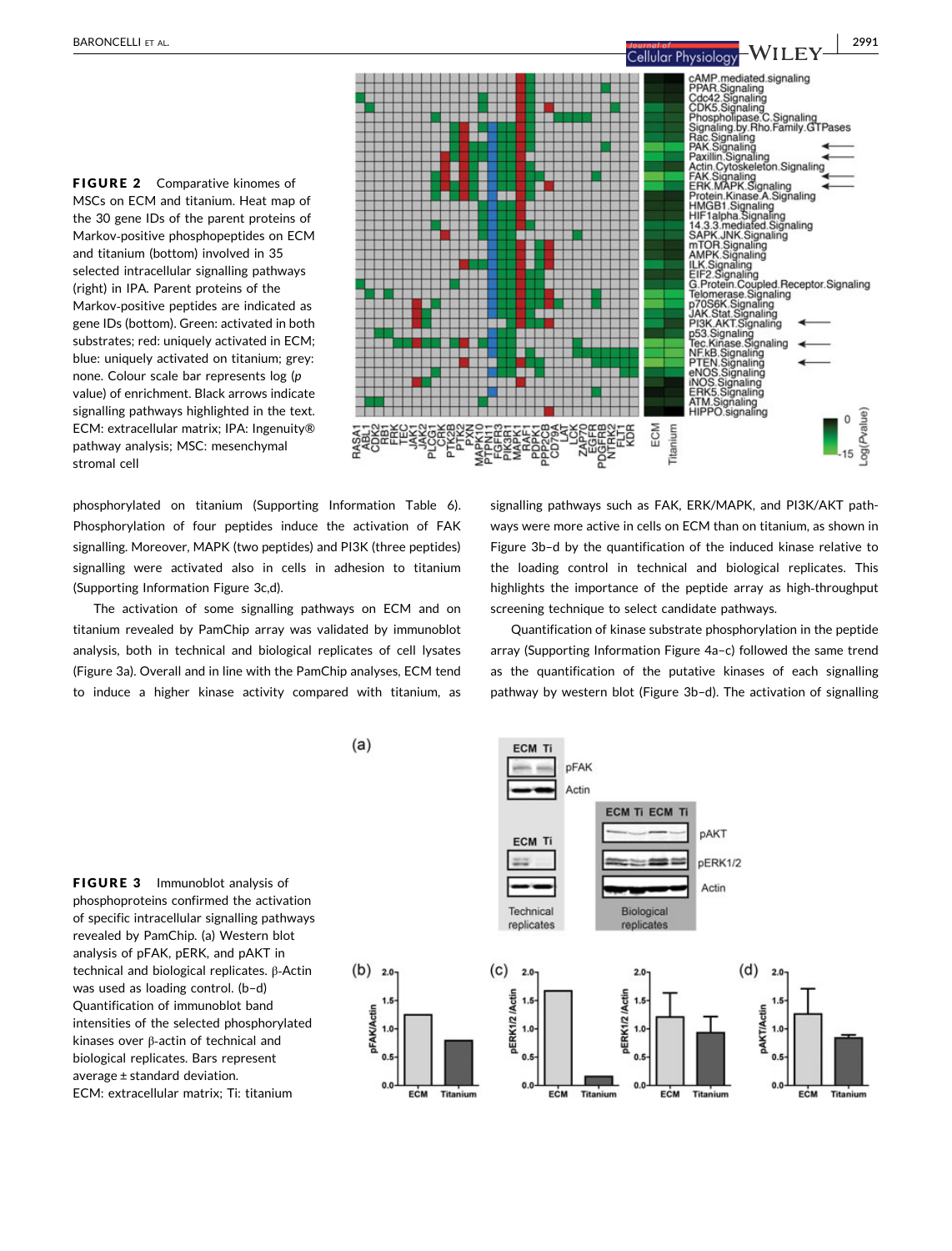

FIGURE 4 Temporal phosphorylation kinetics of selected peptides involved in PI3K/AKT signalling pathways as annotated by IPA. Peptide IDs and peptide sequences are displayed on Y axis; numbers indicate first and last amino acid of the complete human protein or the peptide sequence based on Uniprot annotation. Phosphotyrosines are indicated in red. Peptides that were Markov-positive uniquely for cell lysates on ECM are indicated with \*. Data represents average ± standard deviation of technical replicates. ECM: extracellular matrix; IPA: Ingenuity® pathway analysis

pathways revealed by IPA was the result of the phosphorylation of multiple kinase substrates (Supporting Information Table 7). For instance, the phosphorylation of eight peptides in PamChip revealed the activation of PI3K/AKT signalling in cells on ECM (Figure 4; Supporting Information Figure 4c), which was higher than on titanium (four Markov‐positive peptides), confirming the higher phosphorylation of pPKB on ECM compared with titanium (Figure 3a,d).

## 3.3 | Functional consequences of reduced PI3K activation

PamChip microarray analysis revealed that the PI3K/AKT signalling pathway among others was activated in cells adhering to both substrates (Figure 2), but with a higher activity on ECM than on titanium (Figure 3a,d). The temporal kinetics of the peptides clustered in PI3K/AKT signalling are displayed in Figure 4. PI3K signalling has been shown to be important for several cellular functions, including cell adhesion. We validated this by allowing MSCs to adhere to ECM for 4 hr in the absence or presence of the PI3K kinase inhibitors Wortmannin or LY290042. Figure 5a shows that Wormannin significantly reduced cell attachment to ECM in a dose-dependent manner ( $p < 0.001$  for  $10 \mu$ M of Wortmannin), by decreasing the number of cells in adhesion to

the ECM (Figure 5a, left) and increasing the number of floating cells in culture medium (Figure 5a, right). Similarly, LY294002 increased the number of nonadherent cells (Figure 5b), albeit less efficiently. This is most likely due to residual PI3K activity, as shown in Figure 5c: Both Wortmannin and LY294002 selectively inhibit PI3K signalling (as indicated by decreased phosphorylation of its downstream target, PKB) at a concentration of 10 μM, but Wortmannin showed a more prominent inhibitory effect. To confirm that the increase in nonadherent cells in response to PI3K inhibition was not due to induction of apoptosis by these compounds, MSCs on ECM were treated for 4 hr with and without PI3K inhibitors (Wortmannin 10 μM and LY294002 10 μM), and cleaving of PARP and caspase 3 was measured by immunoblot analysis as a hallmark of apoptosis. The presence of cleaved caspase 3 was not detected in samples treated with and without PI3K inhibitors, nor were cleaved PARP levels increased, confirming that the PI3K inhibitors were not toxic (Figure 5d).

The phosphorylation of selected kinases such as PKB (as well as ERK) was also confirmed to be reduced in cells cultured on titanium compared to cultures on ECM, also when assessing nonadherent cells (Supporting Information Figure 5a,b). Thus, we next investigated adhesion of MSCs to titanium and showed that while the highest concentration of PI3K inhibitors  $(10 \mu M)$  reduced adhesion, this effect did not reach statistical significance, in accordance with the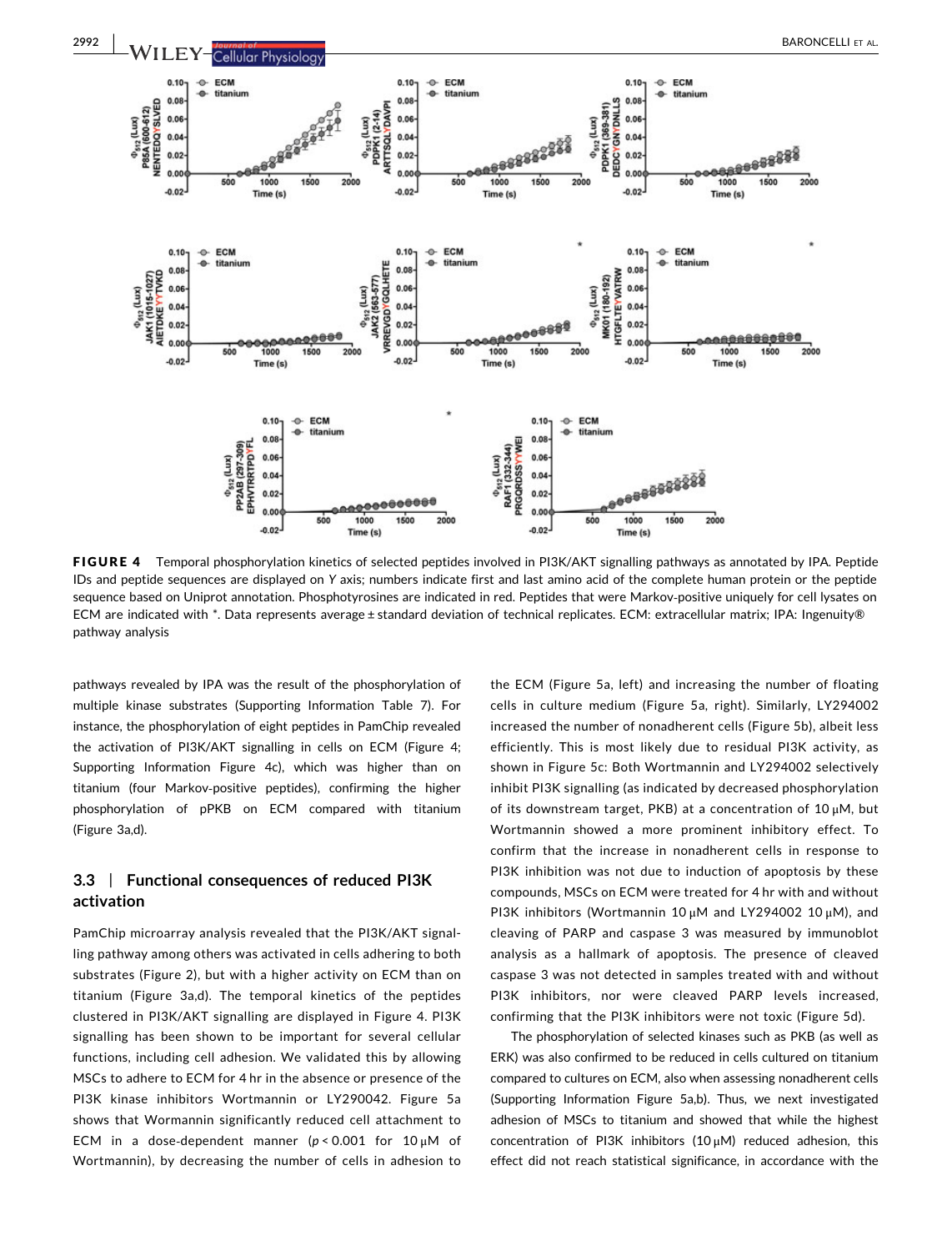

adhesion to ECM (left) for 4 hr with Wortmannin 0.1, 1, and 10 μM and number of events floating in culture medium (right) in same culture conditions. (b) Quantification of MSCs in adhesion to ECM with increasing concentrations of LY294002 (left) and floating in culture medium (right). (c) Immunoblot of pAKT and pERK1/2 to confirm PI3K signalling inhibition by Wortmannin 10 μM and LY294002 10 μM in MSCs on ECM. (d) Immunoblot validation of PARP, caspase 3, and the relative cleaved forms in extracts of MSCs on ECM without and with PI3K inhibitors Wortmannin 10 μM and LY294002 10 μM. (e) Number of cells adherent to titanium (left) and nonadherent (right) after 4 hr of culture with Wortmannin 10 μM and LY294002 10 μM (left). Bars indicate average ± standard deviation of multiple independent experiments  $(N = 3; **p < 0.01; **p < 0.001;$ -no inhibitors). ECM: extracellular matrix; LY: LY294002; MSC: mesenchymal stromal cell; WM: Wortmannin

FIGURE 5 Functional effects of PI3K signalling inhibition. (a) Number of cells in

lesser PI3K activation in response to titanium engagement of MSCs (Figure 5e). Overall, our data confirm the importance of PI3K signalling in cell adhesion, and suggest that kinome activity differences observed are reflected by functional consequences in MSCs.

## 4 | DISCUSSION

In this study, we comprehensively described the kinome profiles of human MSCs during adherence to a cell-derived ECM and to titanium, by successfully using PamChip array technology. MSCs on the two substrates showed a substantial overlap of kinase signatures. Cells on ECM typically activate kinase reactions that conform classical kinetics, that is that maximum reaction speeds are seen early in the experiment, and have higher level of active kinases. Importantly, without a priori assumptions, we used the PamChip

kinase array to identify PI3K signalling and further functional experiments showed its importance in MSC viability and adhesion. This observation may guide rational design of novel scaffolds for tissue engineering.

Cell‐surface interplay has been studied to develop biomaterials to improve BTE (Gemini‐Piperni, Takamori, et al., 2014; Zambuzzi et al., 2011). Upon cell adhesion to a surface, mechanical forces are converted into biochemical signals by integrins, that induce the activation of FAK, Src family kinases, and an intricate network of signalling pathways, such as PI3K, MAPK ERK1/2, PKC, and Rho‐family GTPase, that eventually modulate cell behaviour (Marie et al., 2014). Osteoblast adhesion is controlled mainly by PKA, PKC, and RhoA proteins that promote cell cycle arrest and mediate cytoskeletal rearrangements (Zambuzzi, Bruni‐ Cardoso, et al., 2009). In line with this, we showed that pathways such as FAK, PAK, Paxillin, ILK, and Rho GTPase family signalling were activated upon MSC adhesion to ECM and titanium. Moreover, PamChip kinase array revealed the activation of ERK/MAPK signalling.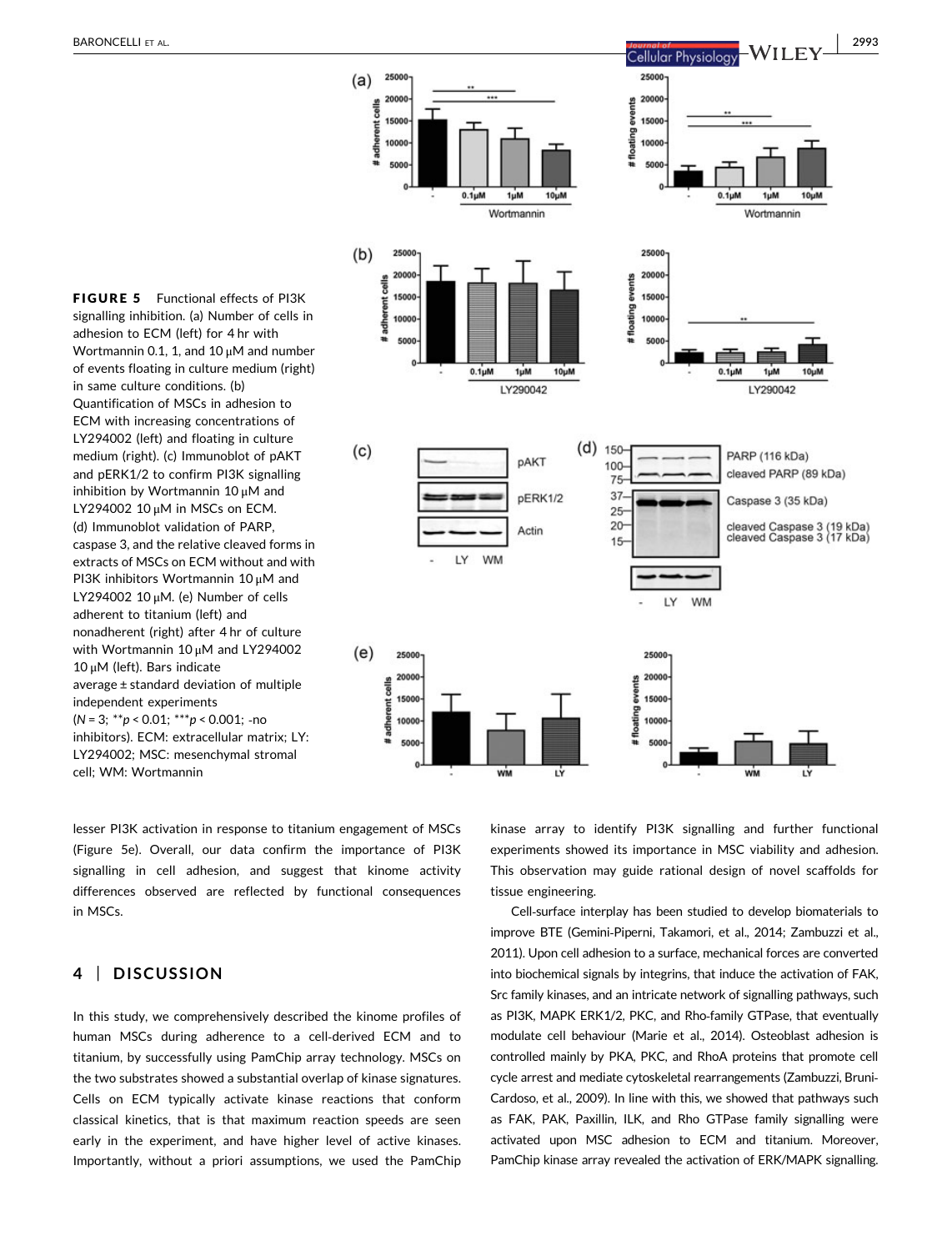**2994 NVILEY-Cellular Physiology BARONCELLI ET AL.** 

MAPKs are a central hub in controlling bone homoeostasis, as they are activated by extracellular stimuli and ECM‐mediated integrin activation via Src/FAK signalling network, but also promote osteoblast survival and differentiation by controlling osteogenic transcription factors (Greenblatt, Shim, & Glimcher, 2013; Marie et al., 2014). Cell adhesion to an ECM has been studied through mass spectrometry showing the high level of tyrosine phosphorylation in adhesion complexes, thus revealing the importance of kinases in cell adhesion (Robertson et al., 2015; Zaidel‐Bar & Geiger, 2010) The behaviour of calvarial osteoblasts has been analyzed through PepChip kinase‐array screening technology. Milani et al. (2010) studied calvarial osteoblasts in adhesion to polystyrene and reported not only the induction of FAK, Src, PKA, and PKC, but also kinases not directly related to cell adhesion such as GSK3β and Rap1A. The activation of PKA, PKC, VEGF, and adducin‐1 (ADD1) was reported in calvarial osteoblast adhesion to hydroxyapatite (Gemini‐Piperni, Milani, et al., 2014). Recently, Marumoto et al. (2017) used the PepChip platform to study the interplay between ECM and osteoblasts, showing that Hedgehog signalling regulates morphological changes in calvarial osteoblasts during a 10‐day culture on Matrigel™, confirming some of the findings by Chaves Neto et al. (2011) who investigated the osteogenic differentiation on polystyrene. In our study, PamChip kinase array was used to investigate how changes in the kinomic signature regulate human MSC adhesion to diverse substrates, such as an osteoblast-derived ECM and titanium. PamChip contains a lower number of kinase substrates than PepChip, but allows kinetic measurements with strong reproducibility and giving quantification of end‐point signals as well as temporal kinetics of the reaction (Baharani, Trost, Kusalik, & Napper, 2017). Our PamChip results showed a big overlap between the distributions of phosphorylation in cells on the two surfaces, but also a delay in phosphorylation kinetics in cells cultured on titanium compared with MSCs on ECM, highlighting the importance of analyzing temporal kinetics.

PamChip is a cost-effective high-throughput array that can simultaneously identify rapid changes in kinome profiles (Peppelenbosch, 2012). PamChip and other kinase‐array platforms drive hypothesis formation, due to the variable number of putative upstream kinases that could phosphorylate the peptides. They represent powerful tools to select pathways that might be crucial in physiological functions, but the kinase activation needs to be validated by immunoblot analysis (Arsenault, Griebel, & Napper, 2011; Sikkema et al., 2009). We used IPA for functional clustering of the peptides into signalling pathways, as previously done (Kuijjer et al., 2014), and we confirmed it by fitting each peptide in one specific signalling pathway. However, software to fit phosphopeptides into cascade signalling networks needs to be implemented with kinomic‐oriented tools.

In this study, PamChip revealed the activation of PI3K/AKT in MSCs adhering to ECM and titanium, which corroborates with previous findings on polystyrene and on hydroxyapatite (Gemini‐ Piperni et al., 2014; Milani et al., 2010). Conversely, PI3K/AKT signalling was found to be downregulated during osteogenic differentiation in standard culture conditions and on Matrigel (Chaves Neto et al., 2011; Marumoto et al., 2017). The PI3K/AKT signalling pathway regulates many cellular functions such as

proliferation, adhesion and migration, and its activation promotes cell survival (Manning & Toker, 2017). In osteoblasts, PI3K was shown to mediate BMP2 induction of osteogenic differentiation (Baker, Sohn, & Tuan, 2015; Ghosh‐Choudhury et al., 2002; McGonnellGrigoriadis, Lam, Price, & Sunters, 2012; Mukherjee & Rotwein, 2009) and to interact with RUNX2 in controlling osteoblast and chondrocyte differentiation and migration (Fujita et al., 2004), though findings are still controversial as for the influence of PI3K signalling in osteogenic differentiation (Kratchmarova, Blagoev, Haack‐Sorensen, Kassem, & Mann, 2005; Viñals, López‐Rovira, Rosa, & Ventura, 2002). PI3K signalling is involved in integrin‐mediated signal transduction during cell adhesion (Chen, Appeddu, Isoda, & Guan, 1996; King, Mattaliano, Chan, Tsichlis, & Brugge, 1997). In this study, we showed that PI3K is involved in osteoblast adhesion to ECM and titanium, in agreement to previous studies where PI3K‐ mediated AKT activity was shown to be reduced when PI3K inhibitors were present in COS7 cells and MSCs in adhesion to fibronectin (Chaudhary et al., 2000; Liu et al., 2010). When PI3K inhibitors were used, the number of nonadherent cells increased, with a stronger effect on ECM than titanium. This is probably due to the fact that PI3K signalling was more active on ECM than on titanium, as shown by the temporal kinetics of the PI3K kinase substrates, thus making it easier to visualize the inhibitory effect and highlighting the importance of performing kinetic analyses.

The mechanisms of cell adhesion to titanium has been previously investigated by using FAK and Src phosphorylation as biomarkers to monitor cell or biomaterials interplay, as FAK and Src have been proven to be phosphorylated upon integrin activation in cells when adhering to different substrates (Zambuzzi et al., 2014, 2009; Zambuzzi, Milani, & Teti, 2010). Our study using the PamChip kinase array showed FAK signalling activation upon adhesion to titanium, confirming these previous findings. Further studies are needed to investigate how the cell-derived ECM as coating for titanium scaffolds would influence the kinome profile and osteoblast adhesion, to implement the use of ECM and titanium in BTE applications.

In summary, with this study we used a multiplex peptide array technology to assess global tyrosine kinase changes upon cell adhesion, showing that osteoblasts adhering to ECM exhibited a similar kinase signature compared with titanium, but with higher levels of active kinases present in MSCs on ECM. We successfully used PamChip kinase substrate platform to comprehensively study rapid changes in the phosphoproteomes of MSCs, and to investigate specific pathways, highlighting the importance of PI3K signalling in osteoblast viability and adhesion. We thus contributed to disentangle kinomic changes upon cell adhesion to different substrates, to develop biomaterials to improve BTE applications.

#### ACKNOWLEDGEMENTS

This study was supported by a grant from the Dutch government to the Netherlands Institute for Regenerative Medicine (NIRM, Grant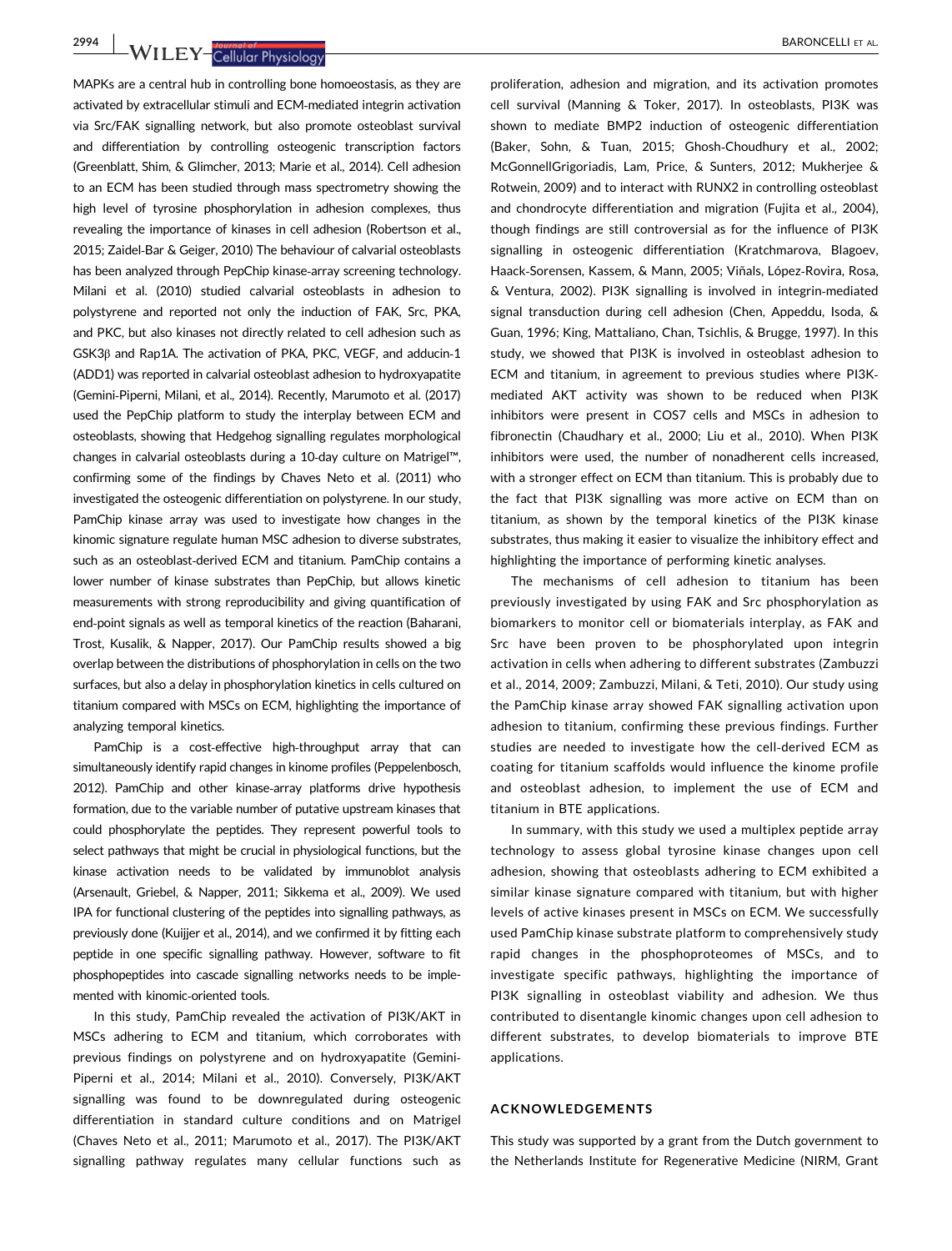No. FES0908) and Erasmus Medical Center, European Commission FP7 Program INTERBONE Grant PIRSES‐GA‐2011–295181, Erasmus Trustfonds and Fundação de Amparo a Pesquisa do Estado de São Paulo (FAPESP, Grant No. 2014/22689‐3). The authors thank Molecular Medicine Post Graduate School, M. Schreuders‐Koedam for technical assistance and P. Delhanty for kindly providing Wortmannin.

## AUTHORS' CONTRIBUTIONS

All authors designed research. M.B., G.F., and W.Z. performed research. M.B., G.F., J.P., J.L., M.P., and B.E. analyzed data and drafted manuscript. All authors revised the final version of manuscript and have approved the final article.

#### CONFLICTS OF INTEREST

All authors declare that there are no conflicts of interest.

#### ORCID

Marta Baroncelli i <http://orcid.org/0000-0002-3723-5538>

#### **REFERENCES**

- Alford, A. I., & Hankenson, K. D. (2006). Matricellular proteins: Extracellular modulators of bone development, remodeling, and regeneration. Bone, 38(6), 749–757.
- Alves, M. M., Fuhler, G. M., Queiroz, K. C. S., Scholma, J., Goorden, S., Anink, J., … Peppelenbosch, M. P. (2015). PAK2 is an effector of TSC1/ 2 signaling independent of mTOR and a potential therapeutic target for tuberous sclerosis complex. Scientific Reports, 5, 14534.
- Arsenault, R., Griebel, P., & Napper, S. (2011). Peptide arrays for kinome analysis: New opportunities and remaining challenges. Proteomics, 11(24), 4595–4609.
- Badylak, S., Freytes, D., & Gilbert, T. (2009). Extracellular matrix as a biological scaffold material: Structure and function. Acta Biomaterialia, 5(1), 1–13.
- Baharani, A., Trost, B., Kusalik, A., & Napper, S. (2017). Technological advances for interrogating the human kinome. Biochemical Society Transactions, 45(1), 65–77.
- Baker, N., Sohn, J., & Tuan, R. S. (2015). Promotion of human mesenchymal stem cell osteogenesis by PI3‐kinase/Akt signaling, and the influence of caveolin‐1/cholesterol homeostasis. Stem Cell Research & Therapy, 6, 238.
- Baroncelli, M., van der Eerden, B. C., Kan, Y. Y., Alves, R. D., Demmers, J. A., van de Peppel, J., & van Leeuwen, J. P. (2017). Comparative proteomic profiling of human osteoblast‐derived extracellular matrices identifies proteins involved in mesenchymal stromal cell osteogenic differentiation and mineralization. Journal of Cellular Physiology, 233, 387–395.
- Benders, K. E. M., Weeren, P. R., Badylak, S. F., Saris, D. B. F., Dhert, W. J. A., & Malda, J. (2013). Extracellular matrix scaffolds for cartilage and bone regeneration. Trends in Biotechnology, 31(3), 169–176.
- Bonewald, L. F., & Dallas, S. L. (1994). Role of active and latent transforming growth factor beta in bone formation. Journal of Cellular Biochemistry, 55(3), 350–357.

Bose, S., Roy, M., & Bandyopadhyay, A. (2012). Recent advances in bone tissue engineering scaffolds. Trends in Biotechnology, 30(10), 546–554.

- Chaudhary, A., King, W. G., Mattaliano, M. D., Frost, J. A., Diaz, B., Morrison, D. K., … Brugge, J. S. (2000). Phosphatidylinositol 3‐kinase regulates Raf1 through Pak phosphorylation of serine 338. Current Biology, 10(9), 551–554.
- Chaves Neto, A. H., Queiroz, K. C., Milani, R., Paredes‐Gamero, E. J., Justo, G. Z., Peppelenbosch, M. P., & Ferreira, C. V. (2011). Profiling the changes in signaling pathways in ascorbic acid/β‐glycerophosphate‐ induced osteoblastic differentiation. Journal of Cellular Biochemistry, 112(1), 71–77.
- Chen, H. C., Appeddu, P. A., Isoda, H., & Guan, J. L. (1996). Phosphorylation of tyrosine 397 in focal adhesion kinase is required for binding phosphatidylinositol 3‐kinase. Journal of Biological Chemistry, 271(42), 26329–26334.
- Datta, N., Holtorf, H. L., Sikavitsas, V. I., Jansen, J. A., & Mikos, A. G. (2005). Effect of bone extracellular matrix synthesized in vitro on the osteoblastic differentiation of marrow stromal cells. Biomaterials, 26 (9), 971–977.
- Decaris, M. L., Binder, B. Y., Soicher, M. A., Bhat, A., & Leach, J. K. (2012). Cell-derived matrix coatings for polymeric scaffolds. Tissue Engineering. Part A, 18(19–20), 2148–2157.
- Diks, S. H., Kok, K., O'Toole, T., Hommes, D. W., van Dijken, P., Joore, J., & Peppelenbosch, M. P. (2004). Kinome profiling for studying lipopolysaccharide signal transduction in human peripheral blood mononuclear cells. Journal of Biological Chemistry, 279(47), 49206–49213.
- Discher, D. E., Mooney, D. J., & Zandstra, P. W. (2009). Growth factors, matrices, and forces combine and control stem cells. Science, 324(5935), 1673–1677.
- Fitzpatrick, L. E., & McDevitt, T. C. (2015). Cell‐derived matrices for tissue engineering and regenerative medicine applications. Biomaterials Science, 3(1), 12–24.
- Fuhler, G. M., Tyl, M. R., Olthof, S. G. M., Lyndsay Drayer, A., Blom, N., & Vellenga, E. (2009). Distinct roles of the mTOR components rictor and raptor in MO7e megakaryocytic cells. European Journal of Haematology, 83(3), 235–245.
- Fujita, T., Azuma, Y., Fukuyama, R., Hattori, Y., Yoshida, C., Koida, M., … Komori, T. (2004). Runx2 induces osteoblast and chondrocyte differentiation and enhances their migration by coupling with PI3K‐ Akt signaling. Journal of Cell Biology, 166(1), 85–95.
- Gemini‐Piperni, S., Milani, R., Bertazzo, S., Peppelenbosch, M., Takamori, E. R., Granjeiro, J. M., … Zambuzzi, W. (2014). Kinome profiling of osteoblasts on hydroxyapatite opens new avenues on biomaterial cell signaling. Biotechnology and Bioengineering, 111(9), 1900–1905.
- Gemini‐Piperni, S., Takamori, E. R., Sartoretto, S. C., Paiva, K. B. S., Granjeiro, J. M., de Oliveira, R. C., & Zambuzzi, W. F. (2014). Cellular behavior as a dynamic field for exploring bone bioengineering: A closer look at cell‐biomaterial interface. Archives of Biochemistry and Biophysics, 561, 88–98.
- Gentili, C., & Cancedda, R. (2009). Cartilage and bone extracellular matrix. Current Pharmaceutical Design, 15(12), 1334–1348.
- Ghosh‐Choudhury, N., Abboud, S. L., Nishimura, R., Celeste, A., Mahimainathan, L., & Choudhury, G. G. (2002). Requirement of BMP‐2‐induced phosphatidylinositol 3‐kinase and Akt serine/threonine kinase in osteoblast differentiation and Smad‐dependent BMP‐2 gene transcription. Journal of Biological Chemistry, 277(36), 33361–33368.
- Greenblatt, M. B., Shim, J. H., & Glimcher, L. H. (2013). Mitogen‐activated protein kinase pathways in osteoblasts. Annual Review of Cell and Developmental Biology, 29, 63–79.
- Grzesik, W. J., & Robey, P. G. (1994). Bone matrix RGD glycoproteins: Immunolocalization and interaction with human primary osteoblastic bone cells in vitro. Journal of Bone and Mineral Research, 9(4), 487–496.
- Guilak, F., Cohen, D. M., Estes, B. T., Gimble, J. M., Liedtke, W., & Chen, C. S. (2009). Control of stem cell fate by physical interactions with the extracellular matrix. Cell Stem Cell, 5(1), 17–26.